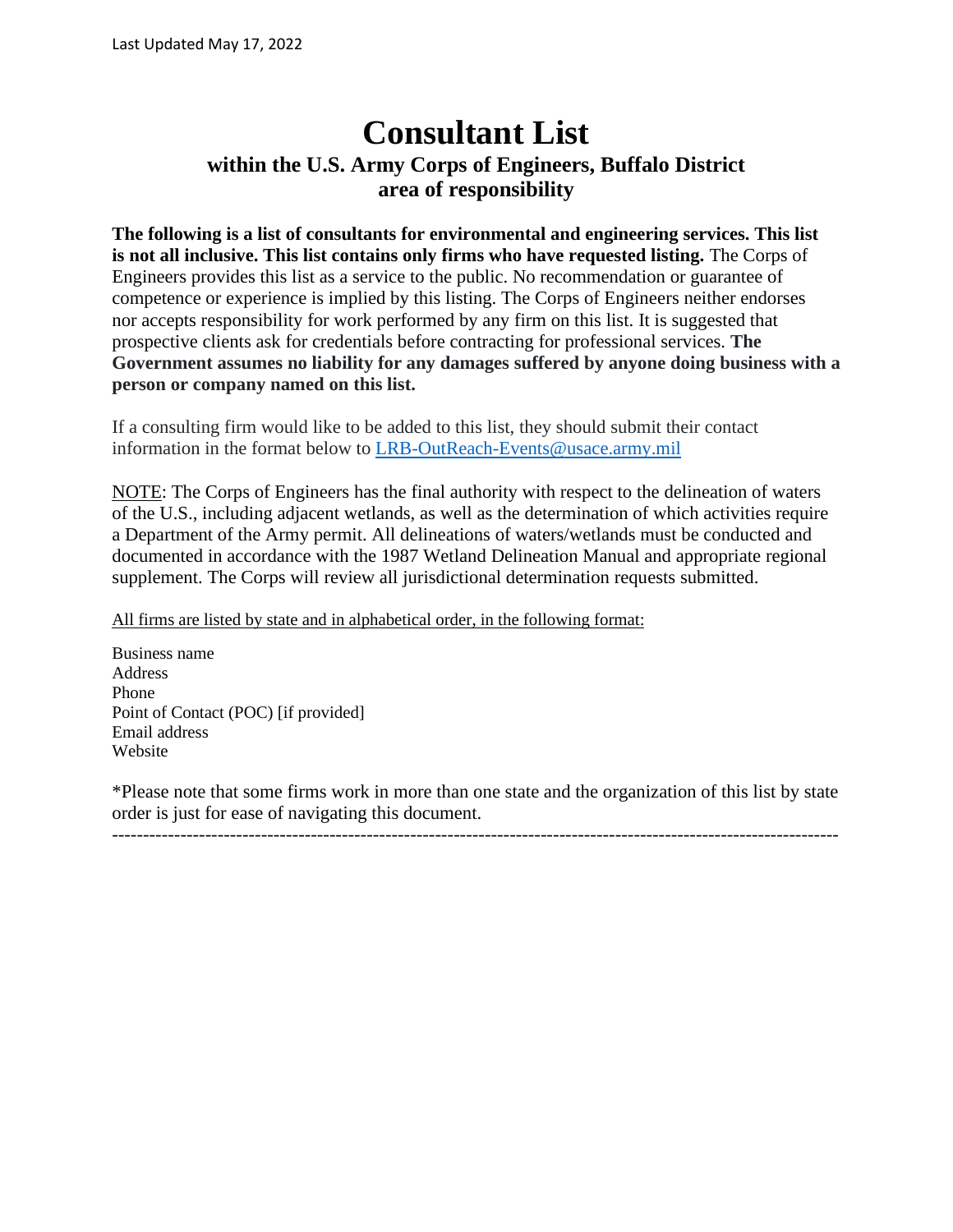## **New York:**

AECOM

1300 E. 9th Street Suite 500 Cleveland, Ohio 44114 POC: James F. Burns (216)622-2396 Jim.Burns@aecom.com www.aecom.com

American Structurepoint, Inc. 2550 Corporate Exchange Dr. #300 Columbus, OH 43231 (614)901-2235 rpaul@structurepoint.com www.structurepoint.com

Arcadis U.S., Inc. 50 Fountain Plaza, Suite 600 Buffalo, NY 14202 (716) 667-6662 www.arcadis.com

Barton & Loguidice, D.P.C. 443 Electronics Parkway, Liverpool, NY 13088 (Headquarters) (315) 457-5200 (800) 724-1070 POC: Johanna Duffy, CWB, PWS jduffy@bartonandloguidice.com info@BartonandLoguidice.com www.bartonandloguidice.com

Bergmann 280 East Broad Street, Suite 200 Rochester, NY 14604 (585)232-5135 POC: David Plante (585)498-7877 dplante@bergmannpc.com www.bergmannpc.com

BME Associates 10 Lift Bridge Lane East Fairport, NY 14450 Phone: (585)377-7360 ext.113 Fax: (585)377-7309 mjanda@bmepc.com www.bmepc.com

C2AE 301 Plainfield Road, Suite 270 Syracuse, NY 13212 (315)714-5187 ian.yerdon@c2ae.com www.c2ae.com

C&S Engineers, Inc. 499 Col. Eileen Collins Boulevard Syracuse, NY 13212 (877) CS-SOLVE contactus@cscos.com www.cscos.com

CC Environment & Planning 23 Jackson Street, Batavia, NY 14020 (585)219-4030 Shess@ccenvironment.com www.ccenvironment.com

Civil & Environmental Consultants of New York, Inc. Buffalo/North Tonawanda, NY 908 Niagara Falls Boulevard, Suite 203 North Tonawanda, NY 14120 (888) 364-2324 (800) 365-2324 info@cecinc.com POC: Ed Murphy – emurphy@cecinc.com www.cecinc.com/buffalo

Civil & Environmental Engineering Services 7081 State Hwy 56 Norwood, NY 13668 (315) 265-8746 POC: Thomas AH Pahler, PE thpahler@northnet.org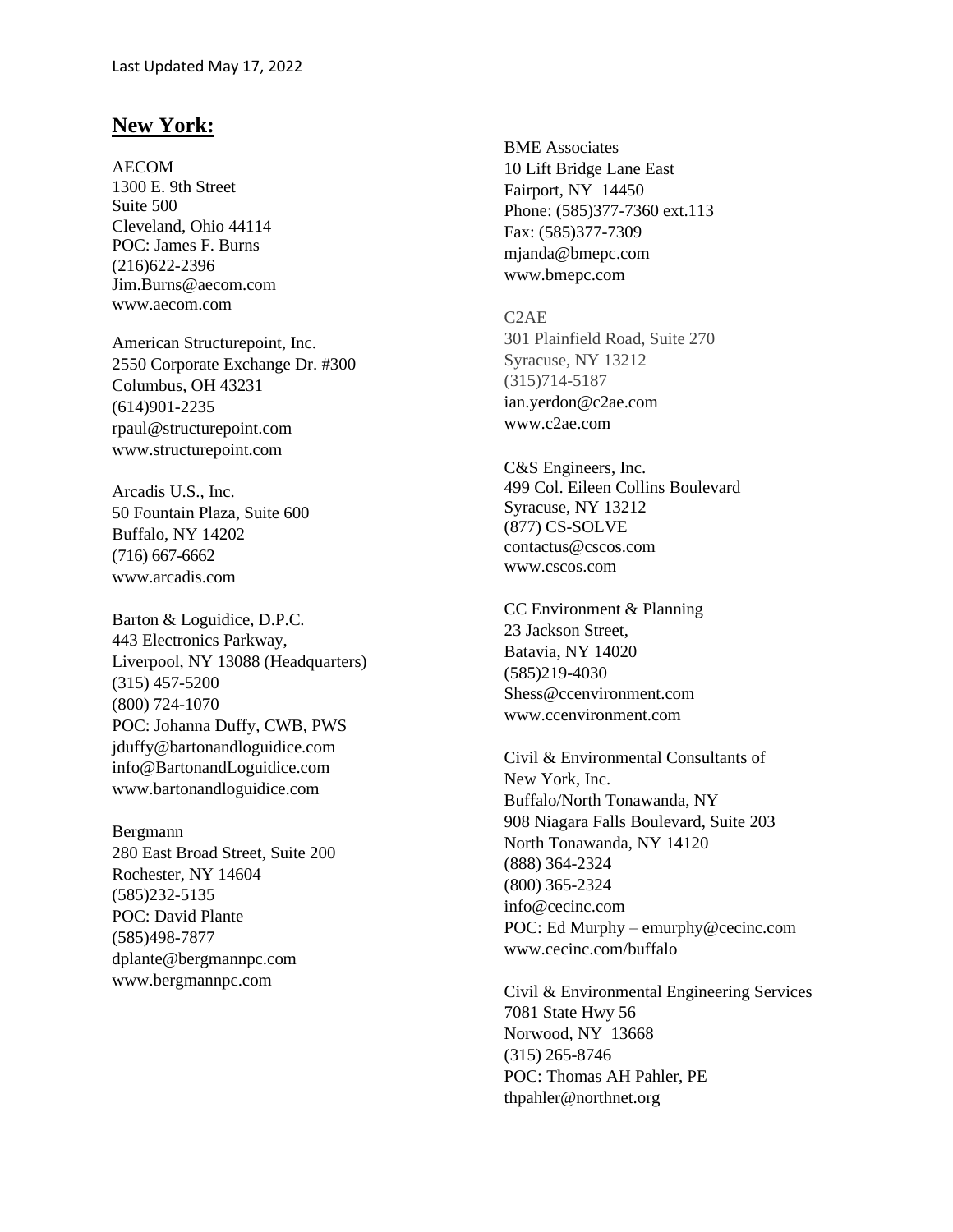Delta Engineers, Architects & Surveyors 6700 Thompson Road, Suite 1 Syracuse, New York 13211 POC: Stephen Sheridan (315)695-7228 ssheridan@delta-eas.com https://delta-eas.com/

#### DIEHLUX

2434 County Road 39, Bloomfield, New York 14469 (607)742-0977 cdiehl@diehluxllc.com https://www.diehluxllc.com/home.html

EarthBorne Environmental Services, LLC 508 North Oak Avenue Endicott, NY 13760 (607) 725-7690 POC: Chris Borne EarthBorneEnvironmental@gmail.com Facebook.com/EarthBorneEnvironmental

Earth Dimensions, Inc. 1091 Jamison Road Elma, NY 14059 (716) 655-1717 [slivingstone@earthdimensions.com](mailto:slivingstone@earthdimensions.com) https://www.earthdimensions.com/

Edgewood Environmental Consulting, LLC 5 Edgewood Parkway Fayetteville, NY 13066 (315) 456-8731 email: mfishman@edgewoodenviro.com www.edgewoodenviro.com

#### EDR

217 Montgomery Street; Suite 1100 Syracuse, NY 13202 315-471-0688 jmarchner@edrdpc.com www.edrdpc.com

E.H Frantz Environmental 5781 Ridge Road Cazenovia, NY 13035 (315) 380-5173 ehfrantz@gmail.com

EnSol, Inc. 661 Main Street Niagara Falls, NY 14301 dlenox@ensolinc.com www.ensolinc.com

Environmental Resources, LLC 33 Kress Hill Drive Spencerport, NY 14559 (585)233-5150 POC: Gene Pellett gpellett@rochester.rr.com

Fisher Associates, PE, LS, LA, DPC 180 Charlotte Street Rochester, NY 14607 585-334-1310 POC: Nicole Lake, WPIT nlake@fisherassoc.com www.fisherassoc.com

Gomez and Sullivan Engineers, D.P.C. 1961 Wehrle Dr., Suite 12 Williamsville, NY 14221 (716)250-4960 POC: Erin Redding, eredding@gomezandsullivan.com https://www.GomezandSullivan.com

GZA GeoEnvironmental, Inc. 6296 Fly Road East Syracuse, NY 13057 315-800-1807 POC: Julia Braunmueller Julia.braunmueller@gza.com www.gza.com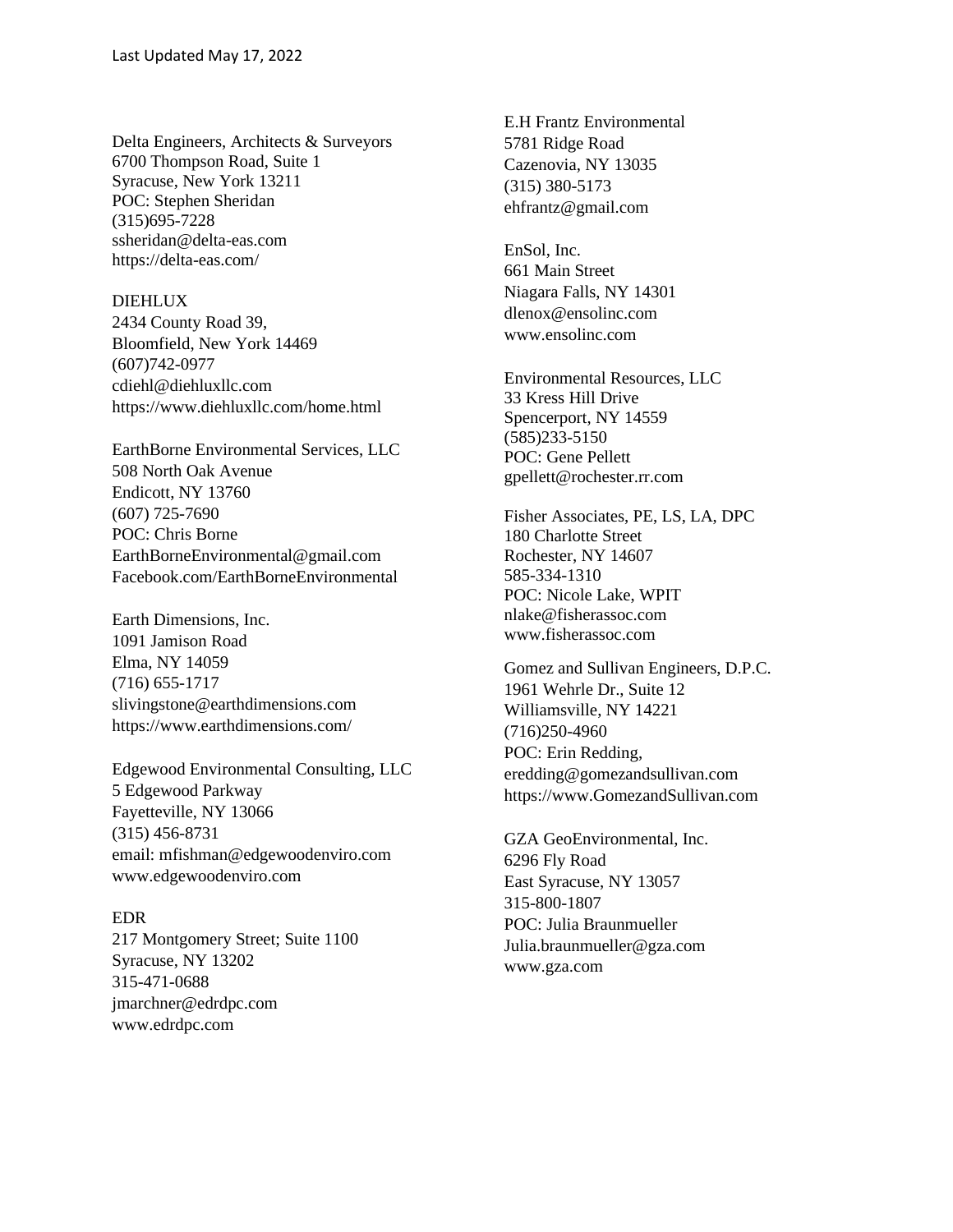#### HDR

1304 Buckley Road, Suite 202 Syracuse, New York 13212 (315)414-2205 POC: Scott Jones Scott.Jones@hdrinc.com https://www.hdrinc.com/

James B. Pippin Haley & Aldrich, Inc./Haley & Aldrich of New York 200 Town Centre Drive, Suite 2 Rochester, NY 14623 Office: (585)321.4212 Cell: (585)626.8333 Jpippin@haleyaldrich.com

JM Davidson Engineering, D.P.C. 935 Sheridan Drive, Suite 120 Tonawanda, New York 14150 (716)453-1646 POC: Krista Greer kgreer@jmdavidsoneng.com www.jmdavidsoneng.com

Kleinfelder Engineering and Geology, P.C. 300 Westgate Business Center, Suite 210, Fishkill, NY 12524 (845)231-2500 POC: Bill Rinker brinker@kleinfelder.com www.Kleinfelder.com

Hogan Engineers, P.C. Civil and Structural Engineering 1721 Black River Boulevard Rome, NY 13440 (315) 338-5780 POC: Timothy M. Hogan, P.E. jdihepc@gmail.com www.hoganengineeringpc.com

Hunt Engineers, Architects, Land Surveyors & Landscape Architect, DPC Airport Corporate Park, 100 Hunt Center Horseheads, NY 14845-1019 (607) 358 1000 Info@hunt-eas.com

www.hunt-eas.com

LaBella – Rochester Office 300 State Street, Rochester, NY 14614 (585) 454-6110 wetlandinquiries@labellapc.com https://www.labellapc.com/

LaBella –Binghamton Office 4104 Vestal Road, Suite 105, Vestal, NY 13850 (607) 206-4644 wetlandinquiries@labellapc.com https://www.labellapc.com/

LaBella – Albany Office 4 British American Blvd, Latham, NY 12110 (518) 439-8235 wetlandinquiries@labellapc.com https://www.labellapc.com/

Lu Engineers 339 East Avenue, Suite 200 Rochester, NY 14604 (585) 385-7417 POC: Bryan Bancroft bbancroft@luengineers.com luengineers.com

McFarland Johnson, Inc. 49 Court Street, Suite 240 Binghamton, NY 13901 (607) 723-9421 twirickx@mjinc.com https://www.mjinc.com

Nussbaumer & Clarke, Inc. 3556 Lake Shore Road, Suite 500 Buffalo, NY 14219 (716)827-8000 POC: Barb Frankiewicz BFrankiewicz@nussclarke.com www.nussclarke.com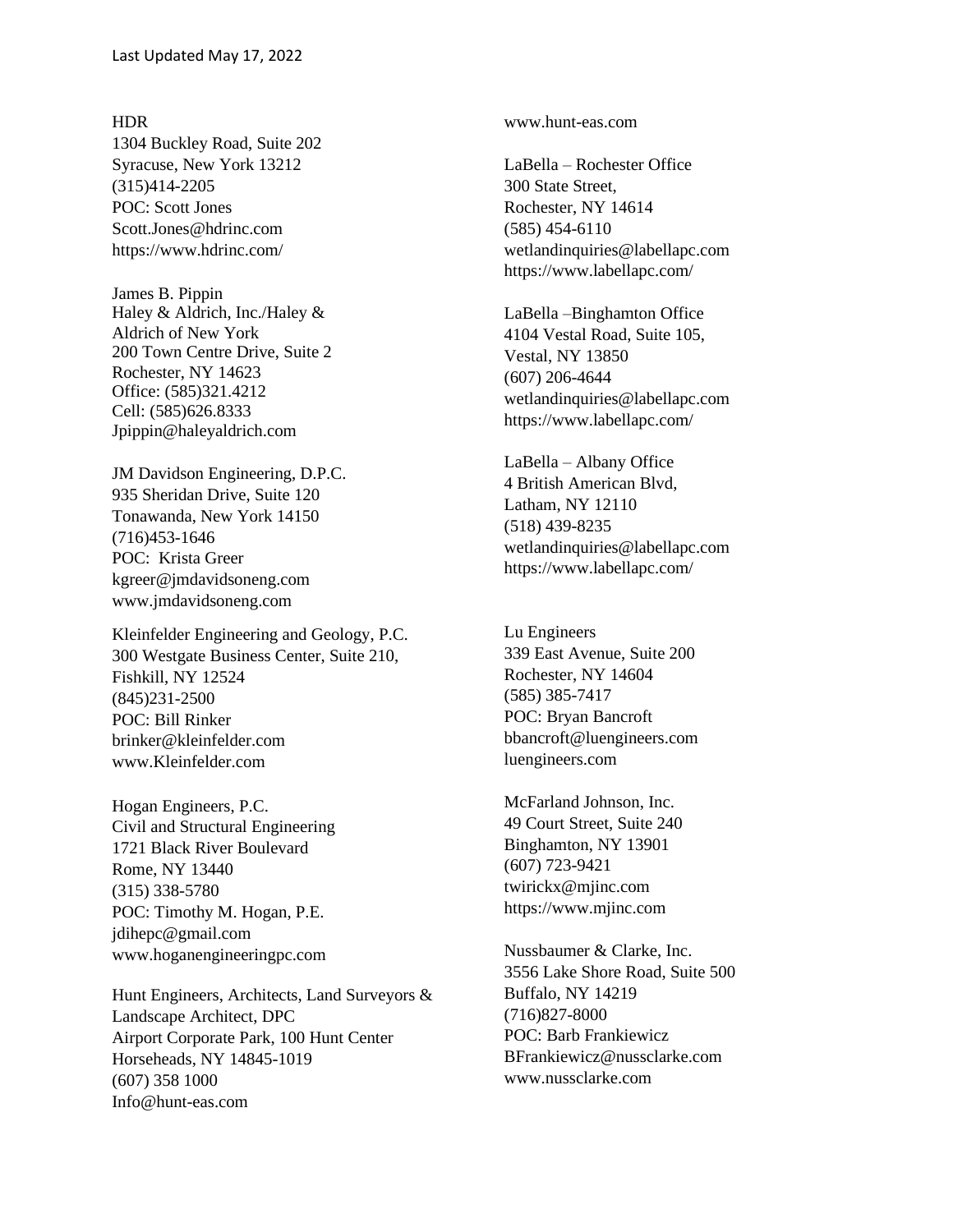Passero Associates 242 West Main Street, Suite 100 Rochester, NY 14614 (585)325-1000 dcox@passero.com

Parkes Ecological 120 Hawley St. Binghamton NY 13901 (979)777-1645 mparkes@parkesecological.com Parkesecological.com

POWER Engineers, Inc 6530 W. Campus Oval, Suite 200 New Albany, Ohio 43054 614-902-4002 POC: Jennifer Nietz Jennifer.Nietz@powereng.com https://www.powereng.com/services/environme ntal-planning-and-permitting

Ravi Engineering and Land Surveying, P.C. 2110 South Clinton Avenue, Suite 1 Rochester, NY 14618 (585)223-3660 info@ravieng.com www.ravieng.com

Shumaker Consulting Engineering & Land Surveying 143 Court Street Binghamton, NY 13901 (607)798-8081 info@shumakerengineering.com www.shumakerengineering.com

Stantec Consulting Services, Inc. 6245 Sheridan Drive, Suite 100 Buffalo, NY (716) 343-5787 POC: Sean McCormick Sean.McCormick@stantec.com

Stantec Consulting Services, Inc. 61 Commercial Street, Suite 100 Rochester NY 14614 (585)475-1440 andy.smith@stantec.com www.Stantec.com

Tetra Tech, Inc. 301 Ellicott Street, Buffalo, NY 14203 (716)849-9419 pat.green@tetratech.com www.tetratech.com

T.G. MILLER, P.C. *Engineers and Surveyors* 605 West State Street, Suite A, Ithaca, NY 14850 (607)272-6477 dmh@tgmillerpc.com https://www.tgmillerpc.com

TRC Environmental Corporation 102 W State Street Ithaca, NY 14850 (315) 679-6781 POC: Brian Stoos BStoos@trccompanies.com www.trccompanies.com

TRC Environmental Corporation 215 Greenfield Parkway, Suite 102 Liverpool, NY 13088 (315) 362-2415 POC: Samantha Kranes SKranes@trccompanies.com www.trccompanies.com

TRC Environmental Corporation 1090 Union Road, Suite 280 West Seneca, NY 14224 (315) 679-6781 POC: Brian Stoos BStoos@trccompanies.com www.trccompanies.com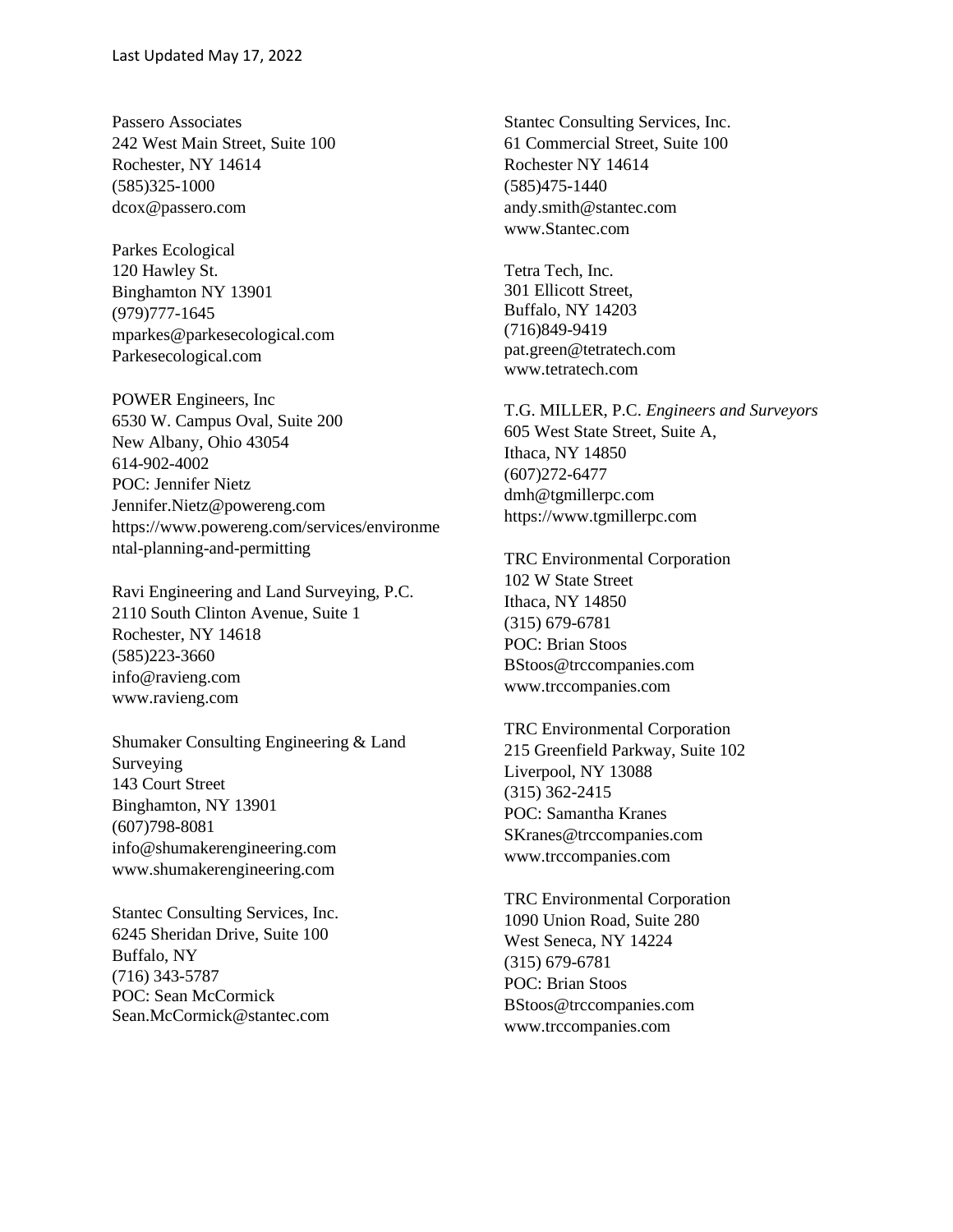Wendel 375 Essjay Road, Suite 200 Williamsville, NY 14221 (716)688-0766 POC: Scott Rybarczyk scottry@wendelcompanies.com http://wendelcompanies.com

Wetlands Investigation Co. 503 Maynard Dr. Buffalo NY 14226-2256 (716)830-3839 POC: Erik Krull erikkrull@aol.com

### **OHIO –**

AECOM 1300 E. 9th Street Suite 500 Cleveland, Ohio 44114 POC: James F. Burns (216)622-2396 Jim.Burns@aecom.com aecom.com

American Structurepoint, Inc. 2550 Corporate Exchange Dr. #300 Columbus, OH 43231 (614)901-2235 rpaul@structurepoint.com www.structurepoint.com

ASC/Auxano 800 Freeway Drive North, Suite 101 Columbus, OH 43229 Phone: (937)271-1226 POC: Nichole Lashley nlashley@ascgroup.net

Wilson Environmental Technologies, Inc. 1879 Whitehaven Road, Suite 3 Grand Island, New York 14072 716-565-3000 Office 716-775-9140 Fax 716-830-6445 cell POC: Donald G. Wilson don@wilsonenvironmental.com http://www.wilsonenvironmental.com

Wm Schutt Associates, P.C. 37 Central Avenue Lancaster, NY 14086-2143 (716)683-5961 wsa@wmschutt.com www.wmschutt.com

WSP USA 50 Lakefront Blvd., Suite 111 Buffalo, NY 14202 (716) 684-8060 Justin.Zoladz@WSP.com WSP.com

Atlas 8100 Snowville, Rd., Brecksville, OH 44141 Office: (440)838-7177 Cell: (216)776-2211 POC - Jim Kooser Jim.kooser@oneatlas.com OneAtlas.com

Atlas 950 Taylor Station Road, Suite V Gahanna, OH 43230 POC – David Sedlick Office: (614)986-2742 Cell: (614)226-6796 OneAtlas.com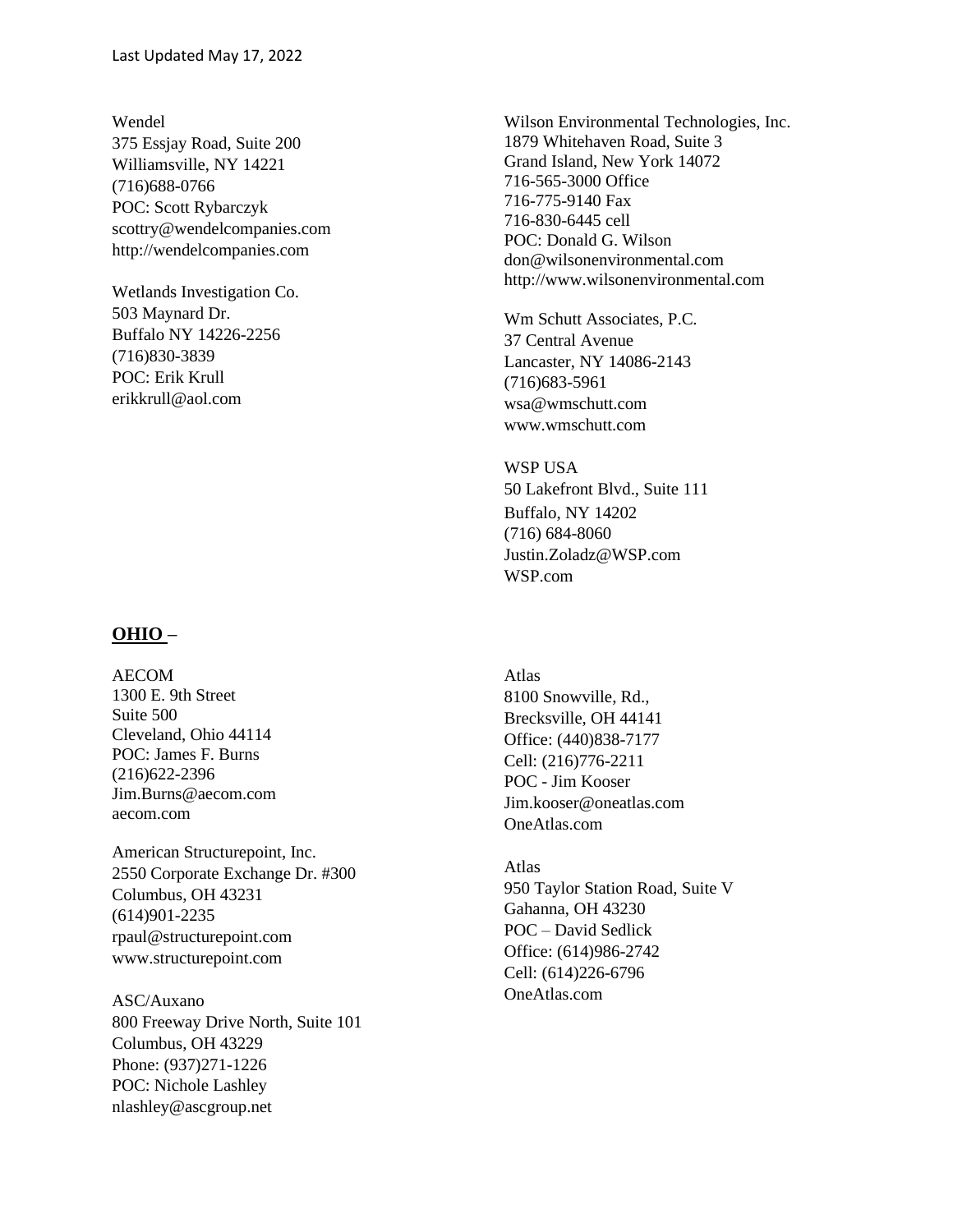Biohabitats 2026 Murray Hill Road, Room 102 Cleveland, OH 44106 216.539.7852 kgrieser@biohabitats.com www.biohabitats.com Burgess & Niple, Inc. 5085 Reed Road Columbus, Ohio 43220 (614) 459-2050 POC: Mathew Aldridge (614) 459-7272 ext. 1022 Mathew.Aldridge@burgessniple.com burgessniple.com

Civil & Environmental Consultants, Inc. Cleveland, OH Office 6150 Parkland Boulevard, Suite 115 Mayfield Heights, OH 44124 (440) 544-1555 (800) 365-2324 info@cecinc.com POC: Brad Petru bpetru@cecinc.com www.cecinc.com/cleveland

Civil & Environmental Consultants, Inc. Toledo, OH Office 4841 Monroe Street, Suite 103 Toledo, OH 43623 (419) 724-5281 (800) 365-2324 info@cecinc.com POC: Deanna Boback dbobak@cecinc.com www.cecinc.com/toledo

CVE Limited 22999 Forbes Road, Suite B Cleveland, Ohio 44146 (440) 439-1999 POC: Erin Van Nort [vannort@cvelimited.com](mailto:vannort@cvelimited.com) https://www.cvelimited.co[m/](https://www.cvelimited.com/)

CT Consultants, Inc. 8150 Sterling Court Mentor, OH 44060 (440)530-2208 cricker@ctconsultants.com www.ctconsultants.com

Davey Resource Group, Inc. 295 South Water Street, Suite 300, Kent, Ohio 44240 (330)673-5685 Email Address, General Inquiries: tyson.lamielle@davey.com https://www.davey.com/environmentalconsulting-services/

Davey Resource Group, Inc. 333 Martinel Drive, PO Box 5193, Kent, Ohio 44240 (330)673.5685 amy.allen@davey.com https://www.davey.com/environmentalconsulting-services/

EMH&T 5500 New Albany Road Columbus, OH 43054 (614) 775-4500 rmilligan@emht.com www.emht.com

Environmental Consulting & Technology, Inc. (ECT) 161 E Aurora Rd Northfield, OH 44067 POC: Valerie Locker (860)305-9110 vlocker@ectinc.com

Environmental Design Group 450 Grant Street, Akron, OH 44311 (330) 375-1390 info@envdesigngroup.com www.envdesigngroup.com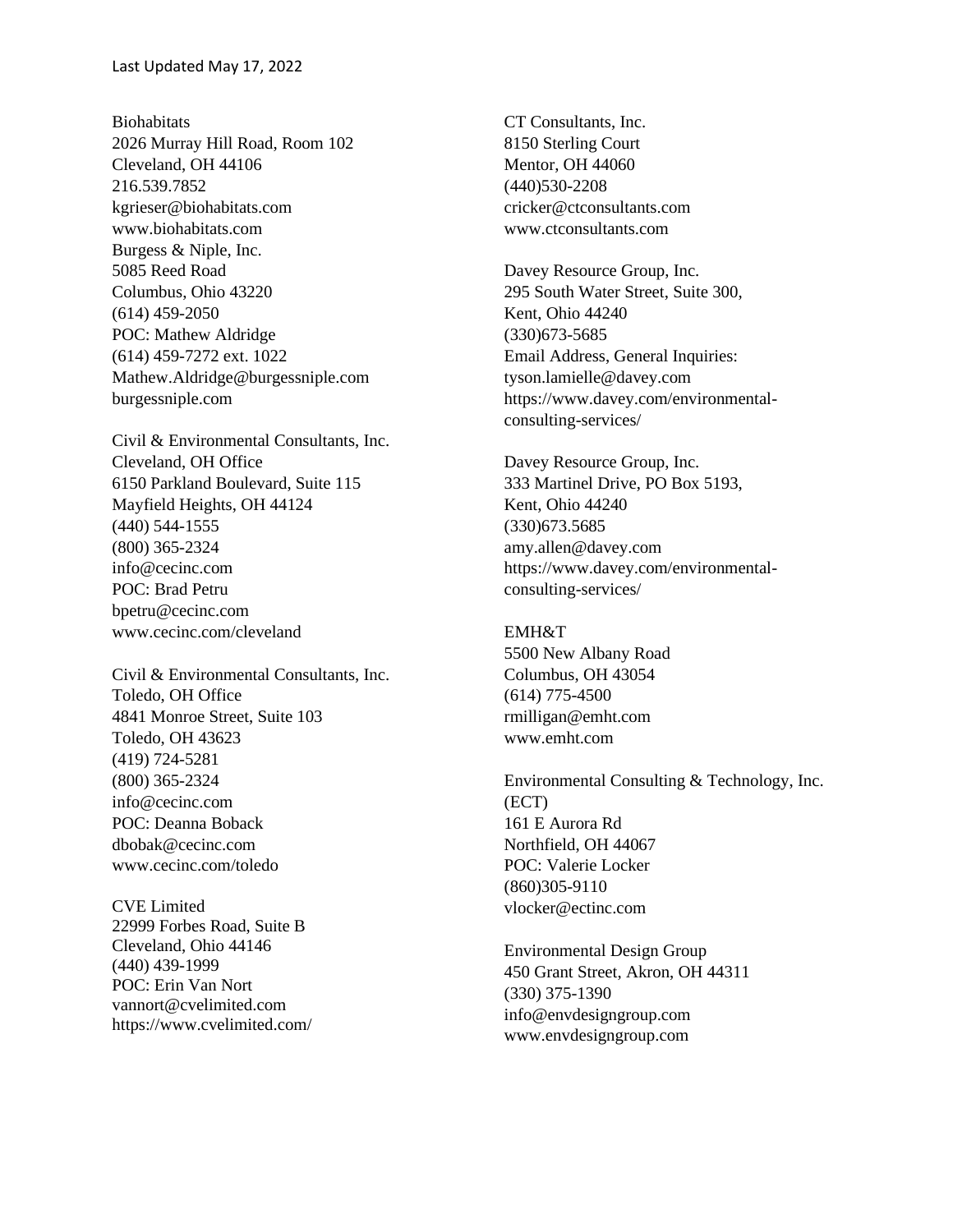EnviroScience, Inc. 5070 Stow Rd Stow OH 44224 (330)688-0111 POC - Laura Sayre lsayre@EnviroScienceInc.com www.EnviroScienceInc.com

Environmental Solutions & Innovations, Inc. 4300 Lynn Road, Suite 205 Ravenna, OH 44266 (513)451-1777 info@envsi.com www.envsi.com

Flickinger GeoServices Group, Ltd 2063 Williamston Court Akron, OH 44313 (330)931-9124 Flick@flickgeo.com www.flickgeo.com

Hull & Associates, LLC 6397 Emerald Parkway, Suite 200, Dublin, OH 43016 (614)793-8777 jrofkar@hullinc.com www.hullinc.com

HZW Environmental Consultants, LLC 6105 Heisley Road Mentor, OH 44060 (440) 357-1260 HZWenv@HZWenv.com www.HZWEnv.com

Intertek-PSI 5555 Canal Road Cleveland, OH 44125 (216)447-1335 x114 (office) POC: Paul Bowyer paul.bowyer@intertek.com

Land Solutions, LLC 34600 Chardon Road, Suite C Willoughby Hills, OH 44094 Cell: (216) 570-2659 POC - Cynthia Paschke cindypaschke@landsolutions-env.com Lawhon & Associates 1441 King Ave Columbus, OH 43212 (614)481-8600 lawhon@lawhon-assoc.com www.lawhon-assoc.com

MAD Scientist Associates, LLC 253 N. State St., Suite 101 Westerville, OH 43081 (614) 818-9156 info@madscientistassociates.net www.madscientistassociates.net

The Mannik & Smith Group, Inc. 1800 Indian Wood Circle Maumee, OH 43537 (419)891-2222 For General Inquiries, contact John Kusnier: (419)891-2222 x-2007 jkusnier@manniksmithgroup.com www.MannikSmithGroup.com

nuInventa, LLC 4344 Metro Circle NW North Canton, Ohio 44720 216-220-9902 (office) Chadwick Appleman cappleman@nuinventa.com www.nuinventa.com

Ramboll 8805 Governor's Hill Drive, Suite 164 Cincinnati, OH 45249 Phone: (513)697-2027 Mobile: (513)646-4854 Michael.waligura@ramboll.com https://ramboll.com

Stantec Consulting Services, Inc. 11687 Lebanon Road Cincinnati, OH 45241-2012 (513)842-8200 scott.peyton@stantec.com https://www.stantec.com/en/offices/unitedstates-locations/ohio-offices/cincinnati-ohiooffice